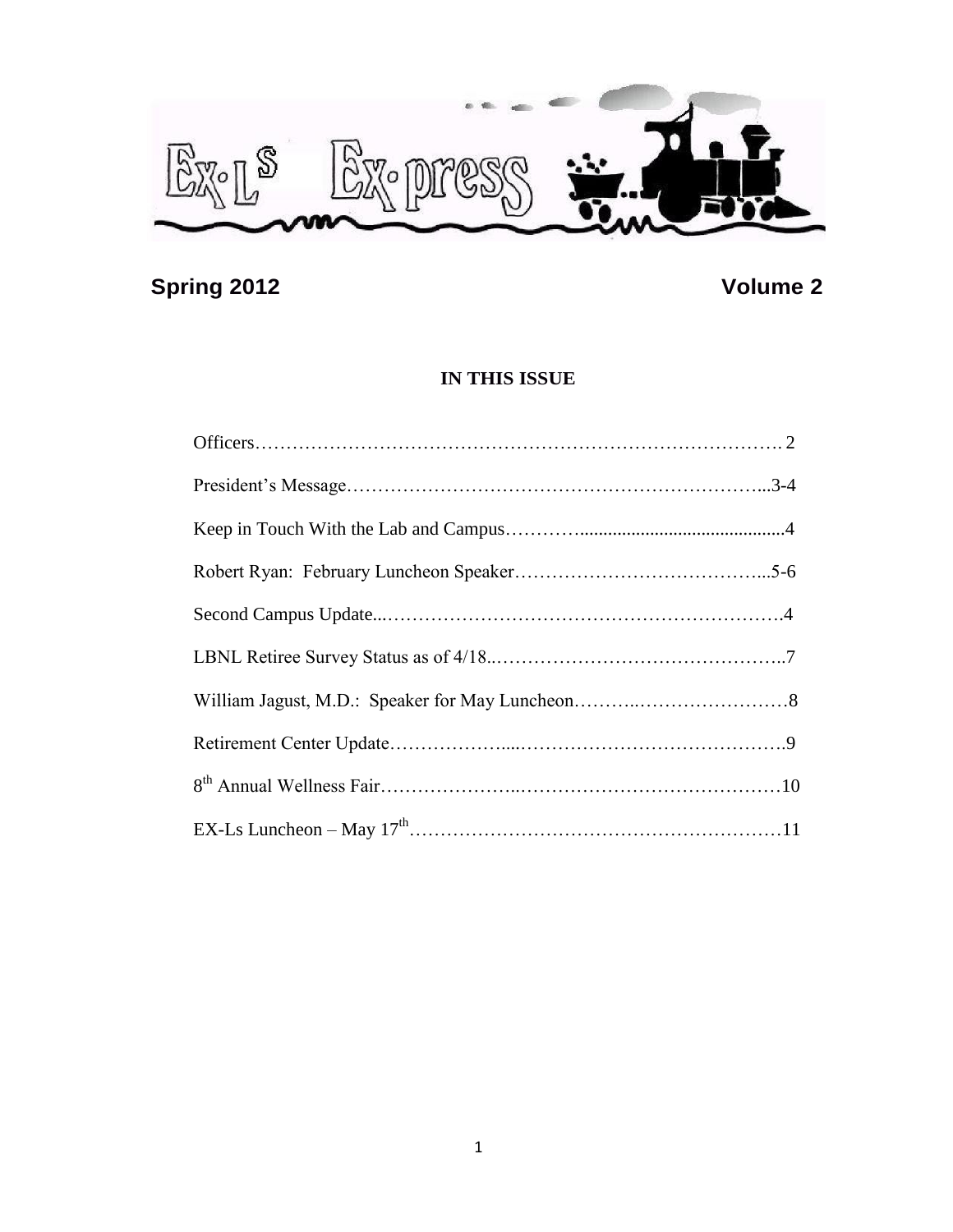#### **EX-Ls EXPRESS – Spring 2012**

Published Quarterly at the end of January, April, July, and October Editor: Louise Vogelsberg *Deadline for Newsletter submittals is 7 days after the Board meeting.*

#### **EX-Ls BOARD OF DIRECTORS**

| President:                         | Joseph Jaklevic           |
|------------------------------------|---------------------------|
| 1 <sub>st</sub> Vice President:    | <b>Trudy Forte</b>        |
| 2 <sub>nd</sub> Vice President:    | <b>Bob Schmieder</b>      |
| Secretary:                         | Karen Springsteen         |
| Treasurer/Membership:              | <b>Suzanne Stroh</b>      |
| Activities:                        | Vicky Jared               |
| LBNL Liaison:                      | <b>Armando Viramontes</b> |
| <b>CUCRA/AROHE Representative:</b> | Janis Dairiki             |
| <b>UCBRC</b> Policy Board:         | <b>Richard Sexto</b>      |
|                                    | Don Grether               |
| <b>UCBRC</b> Liaison:              | Patrick Cullinane         |
| Editor EX-Ls EXPRESS:              | Louise Vogelsberg         |

Webmaster – [www.lbl.gov/EX-Ls](http://www.lbl.gov/EX-Ls) Richard Baker

#### **PAST PRESIDENTS:**

| Ken Mirk – 1999             |
|-----------------------------|
| Paul Hernandez - 1998       |
| Clay Sealy $-$ 1996-1998    |
| Igor Blake - 1994-1996      |
| Conway Peterson - 1992-1994 |
| Howard Browne - 1990-1992   |
| Ethel Skyrdlinski - 1989    |
| Al Amon - 1988              |
| Ken Lou $-1987$             |
| Virginia Cherniak - 1986    |
| Bill Bigelow - 1985         |
| Ted Bowers - 1981-1984      |
|                             |

#### **WELCOME NEW MEMBERS IN 2012**

Larry Morrison Jeri Edgar Rita Tidwell

#### **EX-Ls Honorary Life Members**

Shirley Ashley Inge Henle Esther Colwell Bud Larsh

#### **CALENDAR OF BOARD MEETINGS & LUNCHEONS:**

| <b>Board:</b>    | Luncheons:        |
|------------------|-------------------|
| January 12, 2012 | February 16, 2012 |
| April 12, 2012   | May17, 2012       |
| July 12, 2012    | August 16, 2012   |
| October 11, 2012 | November 15, 2012 |

Board Meetings start at **3:00** on the dates listed above, usually in 54-130B (that's in the conference room addition to Perseverence Hall at the Cafeteria) at the Lab, but subject to change at the last minute, so check with a Board member if you plan on attending. We welcome attendance by interested members.

#### **OFFICE ADDRESS:**

LBNL EX-Ls 530 Curtis Street Albany, CA 94706

**Photo Site:** http://.picasaweb.google.com/exLpics **Photo Czar:** Ned Dairiki **Website:** [www.lbl.gov/EX-Ls](http://www.lbl.gov/EX-Ls)

**Webmaster:** Richard Baker [\(xrobaker@comcast.net\)](mailto:xrobaker@comcast.net)

#### **MEMBERS WITH NO CURRENT ADDRESS**

Tom Elioff Elliott Hewit

#### **MEMBERS DECEASED IN 2012**

Elaine G "Kay" Lucas Douglas Drummond Don Coyle Gerry West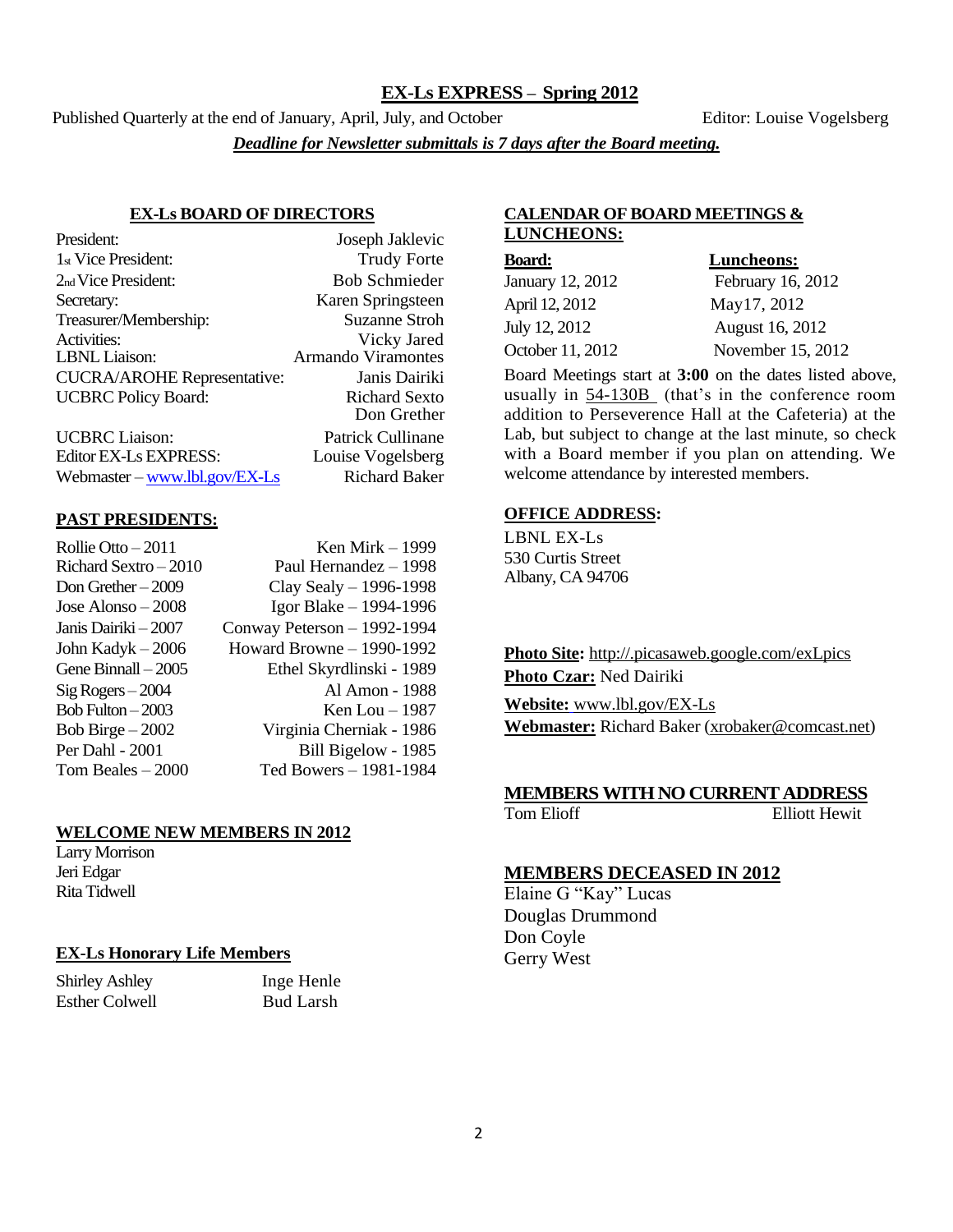## **PRESIDENT'S MESSAGE JOSEPH JAKLEVIC**

As anticipated it is turning out to be an active 30th anniversary year for the Ex-Ls. The challenges and opportunities we are facing were reflected in the lively discussions that took place at the most recent Board of Director's meeting on April 12th.

Progress is being made with respect to the issues raised in the last president's message. In addition to proposing the usual minor language tweaks, the By-Laws Committee has presented some interesting modifications to the organizational structure that should enhance our ability to meet our stated goals to provide social connections among LBNL retirees and to maintain effective communication with the Laboratory. These changes will be elaborated upon in greater detail as they are worked out in time for membership review and approval in November.

Many of the ideas about the future direction of the Ex-Ls are being formed by the insights provided by analysis of last year's retiree survey. Janis Dairiki and members of her committee are actively engaged in summarizing these results for presentation to the membership and other interested parties in the near future. It has been a challenging job to develop a succinct narrative that captures the essence of the diverse feelings and opinions expressed by the LBNL retirement community. My overall impression is that, in general, LBNL retirees are busy, comfortable, and enjoying themselves in a variety of pursuits. Of course there are some outliers. Some responses even offered generous praise for the efforts of the Ex-Ls organization*.*

Some of you will recall that we also conducted an informal survey as a part of the last luncheon to solicit opinions from the membership regarding the newsletter content. It was reassuring to learn that most interest was focused on receiving news about the activities of other Ex-Ls retirees and reports concerning recent events at the Laboratory. Two items which we try hard to accommodate. (Don Grether has prepared a brief summary of existing resources with which to track developments at the Lab. It is elsewhere in this newsletter.) Other topics of potential interest included travel reports by members and descriptions of positive experiences at nearby venues and events that might be recommended to other members. I would like to remind members that we rely on you to do the reporting and

sharing of those items you find newsworthy. If you think you or a friend has done anything recently that might be of potential interest to a broader audience, take the time to send us a note or short article. Photos are also welcome.

It has been two newsletter editions ago that we opted for e-mail as the default method of delivery. Some have expressed a preference for continuing to receive NL in mail. That is an option you must exercise by notifying the editor, Louise Vogelsberg. In related news, in case you haven't noticed, our webmaster, Richard Baker, has recently created a new e-mail identity for messages sent from the Ex-Ls. As of the January newsletter, the sender of these messages is identified in your inbox as "LBNL EX-Ls". This should make it easier to distinguish important correspondence from background noise.

I have previously pointed out that this is the year in which the Lab will renew its contract with the UC Berkeley Retirement Center (UCBRC). These negotiations are proceeding toward completion and we can expect a continuation of the close working relationship we have with UCBRC together with LBNL retiree access to its services. This is the 15th anniversary of the Center and there are a number of interesting commemorative events planned. These are described in Patrick Cullinane's article in the current Ex-Ls newsletter. As always Ex-Ls members are encouraged to visit the UCBRC website at http://thecenter.berkeley.edu for information about these and other retiree opportunities and services.

Planning for our own Ex-Ls 30th anniversary celebration continues after a major setback. Don Grether has reluctantly been forced to resign as chair of the planning committee in order to focus his efforts on recovering from recent surgery. We wish him well and hope he returns to action soon. Vicky Jared has stepped in to continue the planning efforts. At minimum we would like to publish a special edition of the Ex-Ls Express recounting our recent history and including some commemorative features such as photos, recollections by members, etc. There is also the possibility of a special social event in addition to our normal luncheon. Those with suggestions regarding other commemorative activities or wishing to help Vicky in these daunting tasks should contact her (continued on page 4)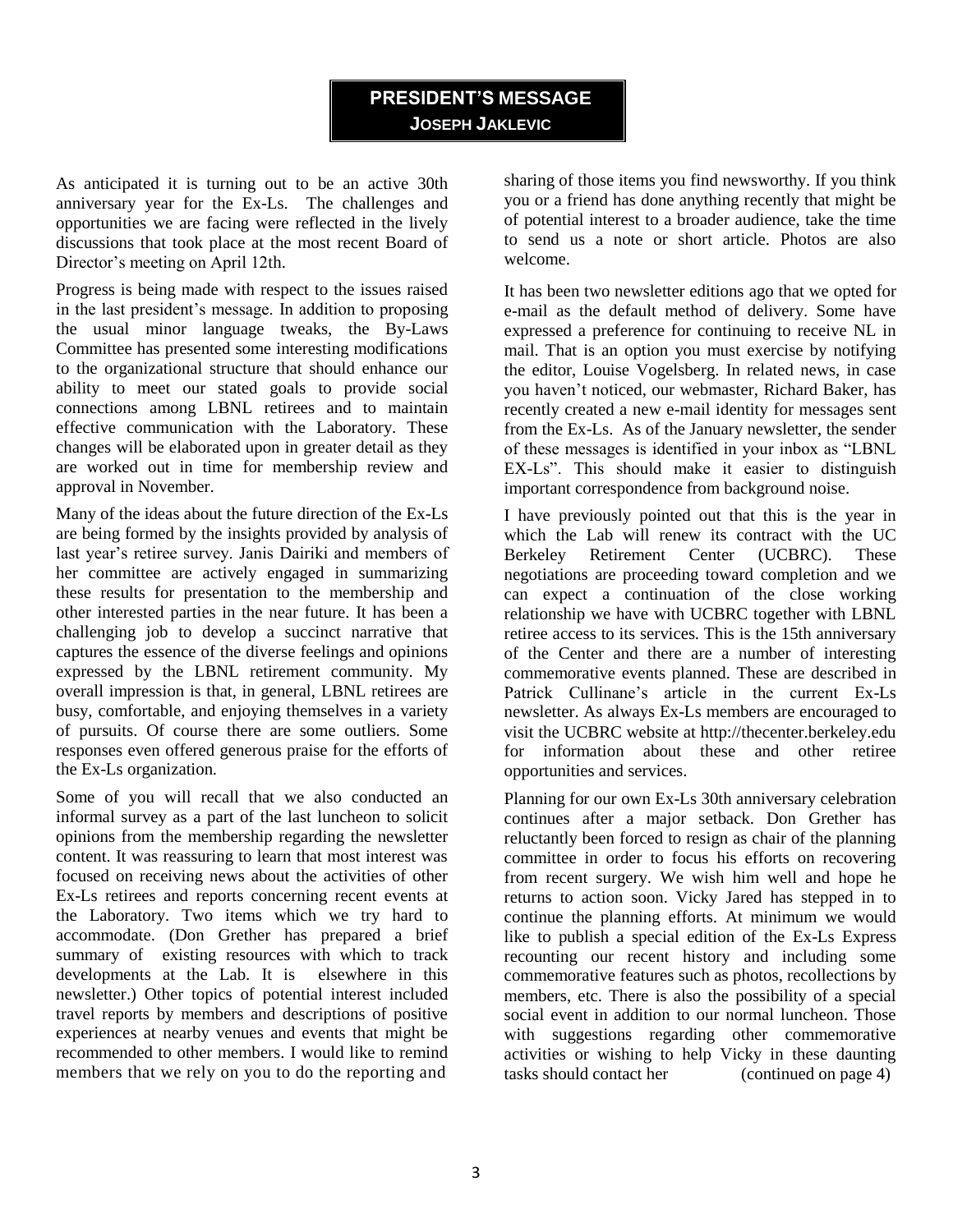#### **PRESIDENT'S MESSAGE (continued from page 3)**

or any of the other Ex-Ls officers.

There are also several upcoming events concerning which members should be reminded. The Ex-Ls will have a booth at the upcoming Wellness Fair (see attached article) and are planning to participate in the annual Lab Open House in October. Last year's open house was an outstanding success and an enjoyable experience for those of us who attended. It turns out to be an important opportunity to showcase the Ex-Ls to future retirees and Lab management. We also are in continuing discussions with the (continued on page 4) Lab concerning a possible retiree reception for LBNL employees.

A significant event which will seriously impact future Ex-Ls' operations is the impending resignation of Suzanne Stroh as our Treasurer and Membership Coordinator. She advised me of her intentions prior to the recent Board meeting. Suzanne has asked that her resignation be effective at the end of her current term of office.

Suzanne has served in these dual roles for the past five years and has decided that it is time for her to "re-retire" in order to pursue other interests. She will remain active as a member of the Ex-Ls Board of Directors where her experience will be greatly valued. Her efforts over her tenure have been invaluable to the functioning of the Ex-Ls. In her role as Treasurer, Suzanne is responsible for the collection and disbursement of Ex-Ls operating funds. As Membership Coordinator, she is the contact person for the association who welcomes new members, keeps track of the current membership, and is often the first person contacted with questions about the association.

Obviously it will be necessary for us to recruit a replacement for Suzanne either with a pair of volunteers, one for each office, or with a single person willing to function in both, closely-related roles as she has done. Suzanne has agreed to be active in training her successor(s) and, as we have come to expect, has done a careful and complete job of organizing the administrative system to provide efficient operation for anyone taking over. I encourage any of our members who might be interested in becoming more involved with the Ex-Ls to contact Suzanne, me or anyone of the board for further details.

The year continues to look challenging and eventful for all of us.

# **Keep in touch with the Lab and Campus - the Easy Way**

## by Don Grether

#### The Lab

The Lab's home page at **lbl.gov** always has interesting photos and articles about what is going on at the Lab, and one can click on Today at Berkeley Lab for a daily update. However, many of us (the author included) rarely think to take the initiative.

There is a way to receive news about the Lab from time to time via email, particularly in advance of Science at the Theater, well attended presentations by Lab scientists at the Berkeley Repertory Theatre. The way to receive the emails is to become a Friend of Berkeley Lab. It's free, and signing up is easy. You can go to F on the A-Z Index at the Lab's home page (lbl.gov), or directly to lbl.gov/LBL-PID/fobl.

#### **Campus**

Many of us may remember the *Berkeleyan*, a print newsletter that came out every two weeks (as I recall) during the academic year and was filled with all sorts of information about the campus. The *Berkeleyan* was a victim of budget cuts and the final issue covered highlights of its 24-year run.

The *Berkeleyan* was reborn as an inevitable electronic version, sent by email to subscribers weekly. To subscribe click on this link and fill out the subscription: <http://e-news.berkeley.edu/>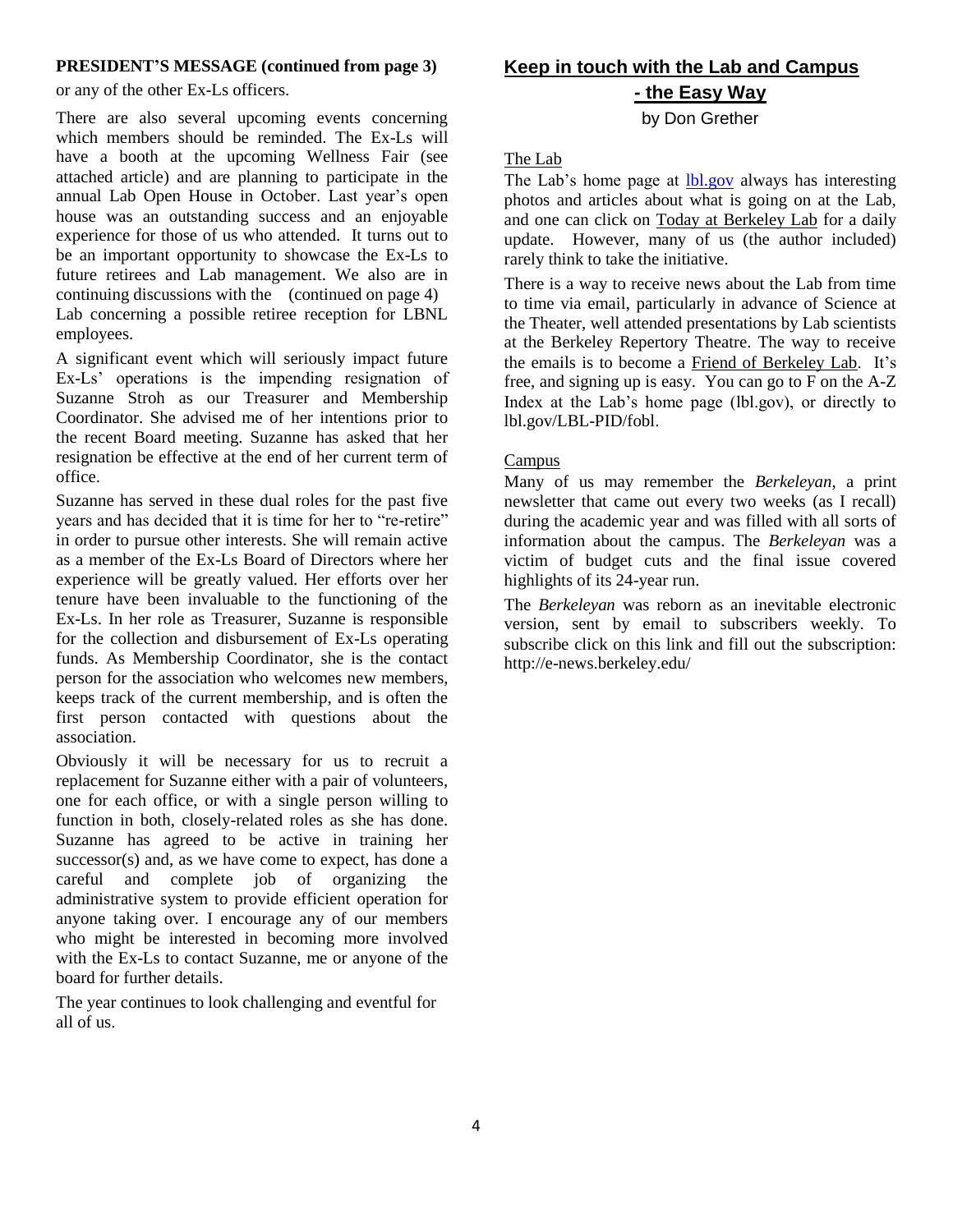## **SUMMARY OF TALK AT THE FEBRUARY 16, 201 LUNCHEON SPEAKER: Robert Ryan, Senior Scientist Children's Hospital Oakland Research Center TITLE: Biological Nanoparticles for Drug Delivery: From Bench to Bedside**

There is a tremendous interest in the medical field for the development of nano-sized particles (a billionth of a meter) for the targeted delivery of drugs to cells. Why nano-particles? They can be readily delivered by intravenous injection or inhalation and once in the blood stream can easily access the region between cells making it easy for the drug to reach its target cell. In his luncheon presentation, Dr. Ryan discussed the approach of using a biologically relevant protein for constructing nano-particles that can deliver lipophilic drugs (not soluble in water or aqueous fluid) to cells. Many drugs are lipophilic and present a challenge on how best to solubilize them for intravenous delivery.

Much of Dr. Ryan's career was spent on the study of lipoproteins. These molecules in the bloodstream are transporters of fat (lipid) that provide energy for cell activities. Some, like low density lipoproteins (LDL), which are the major transporters of cholesterol, are a marker for risk of heart disease. On the other hand, high density lipoproteins (HDL) protect against heart disease by removing excess cholesterol from the artery wall and returning it to the liver for disposal. In thinking about HDL's role in transporting lipids such as cholesterol, Dr. Ryan speculated that the protein associated with HDL can potentially be used to make nano-sized artificial HDL particles that could transport lipid-loving drugs instead of cholesterol. The idea was that, by using a biological protein found in the blood stream, there would be little or no toxicity from the protein since it is recognized by the body. The protein he used for subsequent work is called apolipoprotein A-I (apoA-I); it is the primary protein on HDL circulating in our bodies.

To construct the nano-sized HDL, apoA-I was reconstituted with phospholipid, a lipid found on the surface of lipoproteins. When apoA-I and phospholipids were added to a test tube, the apoA-I associated with the phospholipids and turned the turbid lipid suspension into a clear liquid. Electron microscopy of the particles formed in the test tube showed that they were discoidal in shape and nano-scale in size. Dr. Rryan dubbed these particles "Nanodisks". The apoA-I surrounds the edge of the disk and stabilizes the particle. Dr. Ryan further theorized that the nanodisks, because they are stable in aqueous medium and contain lipids, should be able to incorporate and transport lipophilic drugs for therapeutic purposes.

Amphotericin B (AMB) is an antifungal drug that is very lipophilic and difficult to formulate so that it is soluble

in water. This drug is very toxic so formulation of a transporter that can more efficiently deliver the drug with less toxic side effects would be very beneficial to a large group of patients. Fungal infections are an ever present problem for immune compromised patients such as those undergoing chemotherapy and those with AIDS. An estimated 9 million people are considered "at risk" for life threatening fungal infections. AMB kills fungal cells by binding to a cholesterol-like molecule called, ergosterol, in the fungal membrane causing the formation of holes in the fungal membranes which result in leakage of important cell constituents and ultimately fungal death. Dr. Ryan introduced AMB into the test tube along with phospholipids and apoA-I and discovered that the newly formed Nanodisks incorporated a large charge of drug. He tested whether this formulation was better at killing fungal cells than leading commercially available drugs. Nanodisks with AMB were up to ten-fold more efficient in causing inhibition of fungal growth than commercial drugs. Eureka! The Nanodisk strategy has promise! Presently studies are being carried out in mice infected with pathogenic fungi to determine whether Nanodisks with AMB are a better drug delivery mechanism than existing AMB formulations. The mouse studies are very encouraging showing that AMB Nanodisks are more efficacious (required lower concentration of drug) in eradicating systemic fungus than existing drugs and are also less toxic to the liver and kidneys.

Dr. Ryan showed the potential power of Nanodisk technology in the area of targeted delivery of lipophilic anti-cancer drugs to tumor cells. Targeted delivery means that a specific protein can be identified on the surface of the tumor and the drug can be targeted to itmuch like a zip code will direct mail to a specific area. Chemotherapeutic drugs are highly toxic to cells and generally do not discriminate between normal cells and tumor cells. By targeting drugs to the tumor cells the non-tumor cells are spared and general toxicity is low. Dr. Ryan discussed targeted delivery of a lipophilic drug called ATRA (all-trans retinoic acid) to mantle cell lymphoma (MCL). This is a B-cell lymphoma found mainly in men over the age of 60 years and has a poor prognosis. Median survival is  $\sim$  3-4 years. Presently the cancer is treated with a combination of chemotherapeutic agents that are highly cytotoxic and non-discriminating. An antibody called Rituxan is also used therapeutically. This antibody binds to a specific protein termed CD20 on the surface of B-cells and has (continued on page 6)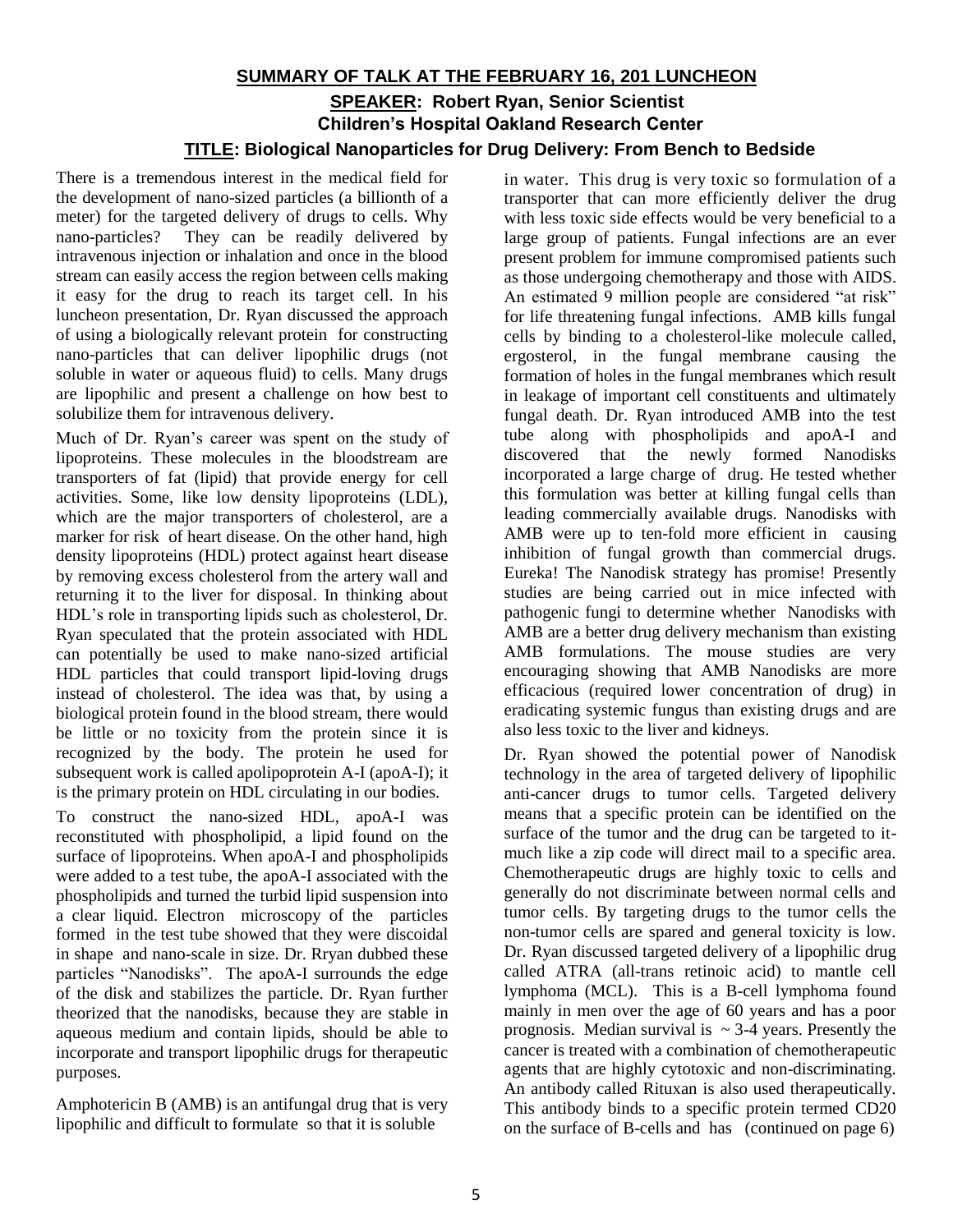#### **DR. RYAN (continued from page 5)**

shown some success in treating MCL but patients frequently become resistant to this treatment.

Dr. Ryan explored the possibility that the CD20 "zip code" could be used in conjunction with Nanodisks loaded with ATRA to target the drug to MCL cells. A protein was developed that was made up of a small fragment of antibody that recognizes CD20 linked to apoA-I. The anti-CD20 portion should recognize the CD20 target protein while the apoA-I portion stabilizes the Nanodisk containing ATRA. Dr. Ryan showed a great photo where antiCD20-apoA-I fusion protein Nanodisks bind specifically to CD20 positive MCL cells but did not recognize CD20 negative cells. This novel Nanodisk has the ability to target MCL cells and recent studies indicate that by so-doing kills the cancerous cells grown in culture flasks.

Nanodisk technology developed at the lab bench may ultimately be used at the bedside.

#### **LAB NEWS**

#### **Save the Date: Open House 2012**

Mark your calendar: the Lab's annual Open House will take place on Saturday, October 13. Registration will be required as capacity is limited, but members of the Friends of Berkeley Lab will receive early notification when registration opens.

#### **About Berkeley Lab**

From the infinite scale of the universe, to the infinitesimal scale of sub-atomic particles, Berkeley Lab researchers are addressing national and global challenges and advancing the scope of human knowledge through an array of scientific programs, partnerships and proposals. The Laboratory is managed by the University of California for the U.S. Department of Energy. Among its missions, the Lab commits itself to improve science education in schools and to increase public understanding of science through outreach and service.

Visit the Berkeley Lab home page.

Visit the Friends of Berkeley Lab home page.

#### **A Word On Synthetic Biology**

A recent spate of news stories and opinion pieces by opponents of synthetic biology has renewed attention on the safety of a scientific process by which helpful microorganisms are being engineered to do everything from treating malaria to producing biofuels that can replace gasoline, diesel and jet fuel. Berkeley Lab scientists at the Joint BioEnergy Institute (JBEI) in

Emeryville are dedicated to developing the next generation of biofuels. And the Lab is committed to ensuring that the public is fully informed about the synthetic biology research now under way at Berkeley Lab, including the fact that the Lab meets or exceeds all state and federal safety standards.

To understand more about synthetic biology at Berkeley Lab, go here. Please stay tuned for further information on this topic. If you have other questions, concerns or suggestions, please contact [communications@lbl.gov.](mailto:communications@lbl.gov)

## **SECOND CAMPUS UPDATE Armando Viramontes**

The Lab announced in January that it has identified the Richmond Field Station as its preferred site for the proposed consolidation of the biosciences programs (JBEI, JGI and Potter Street) currently located throughout the East Bay. The University of Californiaowned Richmond Field Station site presents the best opportunity to solve the Lab's pressing space problems while allowing for long term growth and maintaining the 80 year tradition of close cooperation with the UC Berkeley Campus. With this identification of a preferred site, the University will now move ahead with developing environmental impact studies and with the process of seeking final approval from the US Department of Energy for the project. The Lab will continue engaging in community relations in Richmond over the coming months. A website with updates on the Second Campus can be found at http://www.lbl.gov/Community/secondcampus/index.html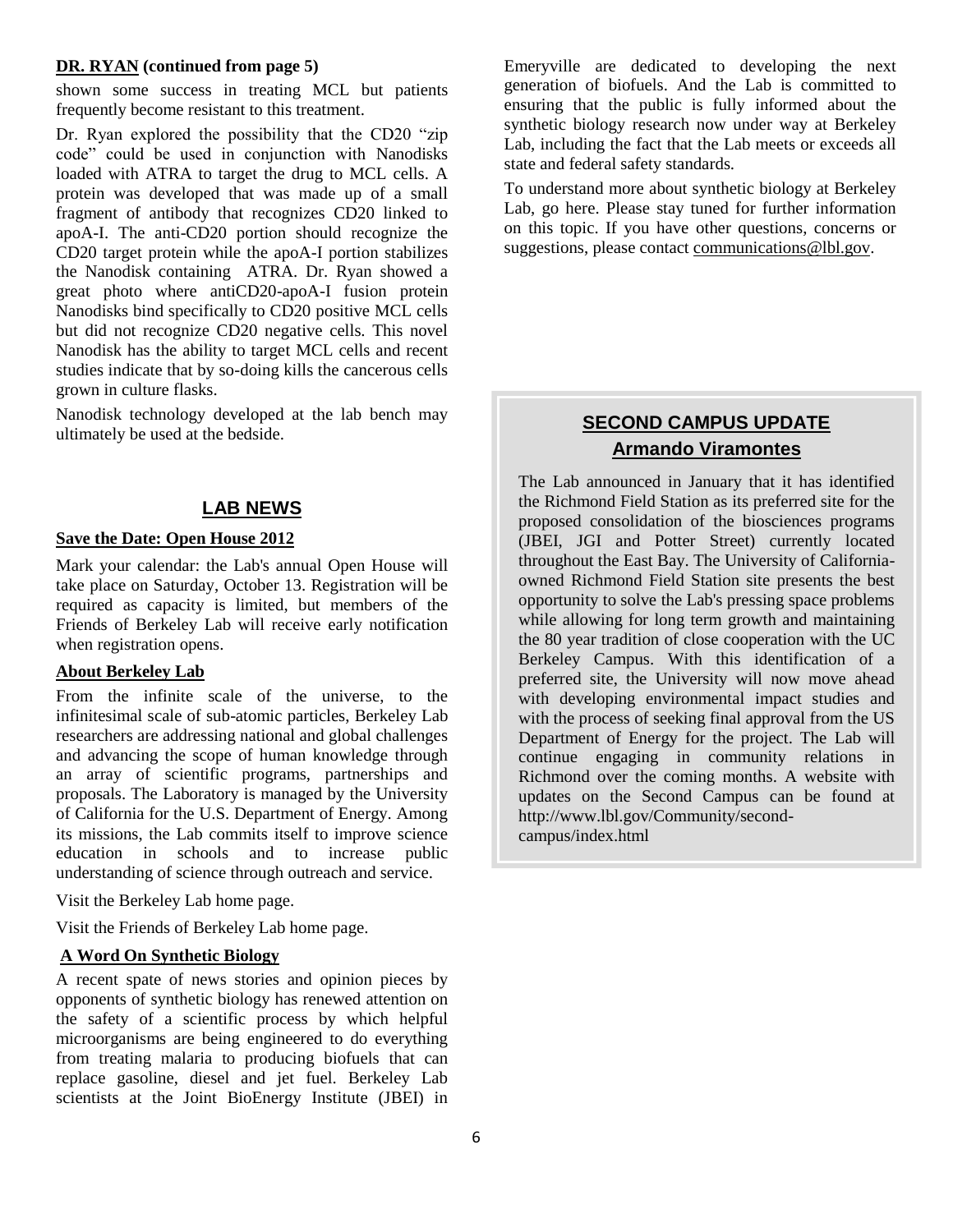Final analysis of the survey data, summarizing the many thoughtful comments, and drafting the final report are in progress. The results certainly document that most LBNL retirees are enjoying retirement; they were well prepared for retirement and are enjoying reasonable health and financial security. They are leading busy, productive and satisfying lives, making continuing contributions to the Lab and UC, making significant contributions to their communities, and are taking advantage of educational and self-enhancement opportunities. One specific benefit of the survey can already be seen. The UCB Retirement Center (UCBRC) now sponsors a caregiver support group with monthly meetings facilitated by a clinical social worker from the Elder Care program on campus. This was initiated due, in part, to the LBNL survey in which 74 respondents (out of 425) reported that they were either giving care to a family member(s) or receiving such care. To whet your appetite for the final report, I'll include here the tabulated comments to two general questions on the survey. I think you'll find the comments interesting.

#### **Question 45: What surprised you most about life in retirement?**

| Number of        |                                                                                |
|------------------|--------------------------------------------------------------------------------|
| <u>Responses</u> | <b>Comment Category</b>                                                        |
| 98               | How busy I am; how little time there is                                        |
| 41               | How enjoyable it is; how rewarding it is                                       |
| 19               | No surprises                                                                   |
| 15               | The freedom to do whatever you want at<br>any time                             |
| 15               | Easy transition to retirement                                                  |
| 14               | Medical issues; death of spouse                                                |
| 11               | Not really retired, still working                                              |
| 8                | More expensive than budgeted; drastic<br>effects of the recession              |
| 6                | Less expensive than expected.                                                  |
| 8                | Variety of activities that beckon                                              |
| 6                | Opportunity to work more effectively as a<br>professional                      |
| 5                | Miss working relationships; want to keep<br>in touch with scientific community |
| 4                | Hard adjustment; hard to slow down                                             |
| 5                | Shrinking world, need for stimulation,<br>easily bored                         |
| 4                | Need for structure in life, long-term<br>view                                  |
| 3                | Less stress, more exercise, healthier                                          |
| 22               | Other                                                                          |
| 284              | <b>Total responses</b>                                                         |

#### **Question 46: Additional (General) Comments**

| Number of        |                                                            |
|------------------|------------------------------------------------------------|
| <u>Responses</u> | <b>Comment Category</b>                                    |
| 15               | Proud of/grateful for LBNL and                             |
|                  | retirement benefits                                        |
| 13               | Appreciate EX-Ls and the survey                            |
| 7                | How enjoyable and enriching retirement<br>is               |
| 6                | Need to keep one's mind                                    |
|                  | stimulated/challenged; stay active and<br>productive       |
| 6                | Comments regarding/in appreciation of<br>UCBRC (see below) |
| 5                | Enjoy contacts with Lab, co-workers, and                   |
|                  | scientific outreach programs                               |
| 4                | Giving back to the community is<br>important               |
| 3                | Should have worked longer; not really<br>retired           |
| 2                | Lab should take better advantage of<br>retiree's skills    |
| <u> 20</u>       | Other                                                      |
| 81               | <b>Total Responses</b>                                     |

#### **Comments to Q46 concerning UCBRC (UCB Retirement Center)**

- 1. Receiving the Retirement Center emails and newsletter keep me in touch, even though I don't seem to be utilizing the services that much, it's important to know what's going on. Thank you, I appreciate everything you are doing.
- 2. I neglected to mention, for a previous question, that I'd like to take some classes that are hard to find locally, and which could be organized for retirees, possibly BY retirees. One thing I'd like to learn is welding and brazing.
- 3. Where do we move to when the house is too big and my desire to keep up the garden wanes? If UC/LBNL had a retirement community, I'd probably move there in a heartbeat. My husband and I love the East Bay and can't see ourselves moving away from friends and connections we cherish. Any plans?
- 4. I plan to look into the audit course program. There was recently a Fidelity walk-in at the Retirement Center. I had made a mental note of it. An email reminder arrived at 8 am, "on the day of the 9:00-noon event," but I had checked my email at 7 am so I missed the event. I would suggest that email-reminders be sent the day/evening before.
- 5. Would like more lectures/lecture series especially in the non-sciences. Would like financial planning at a more sophisticated, higher wealth level. Would like advanced computer use classes.
- 6. UC Retirement Center has been one of the two or three best things for me in retirement. I hope LBNL keeps its connection with the UC Retirement Center.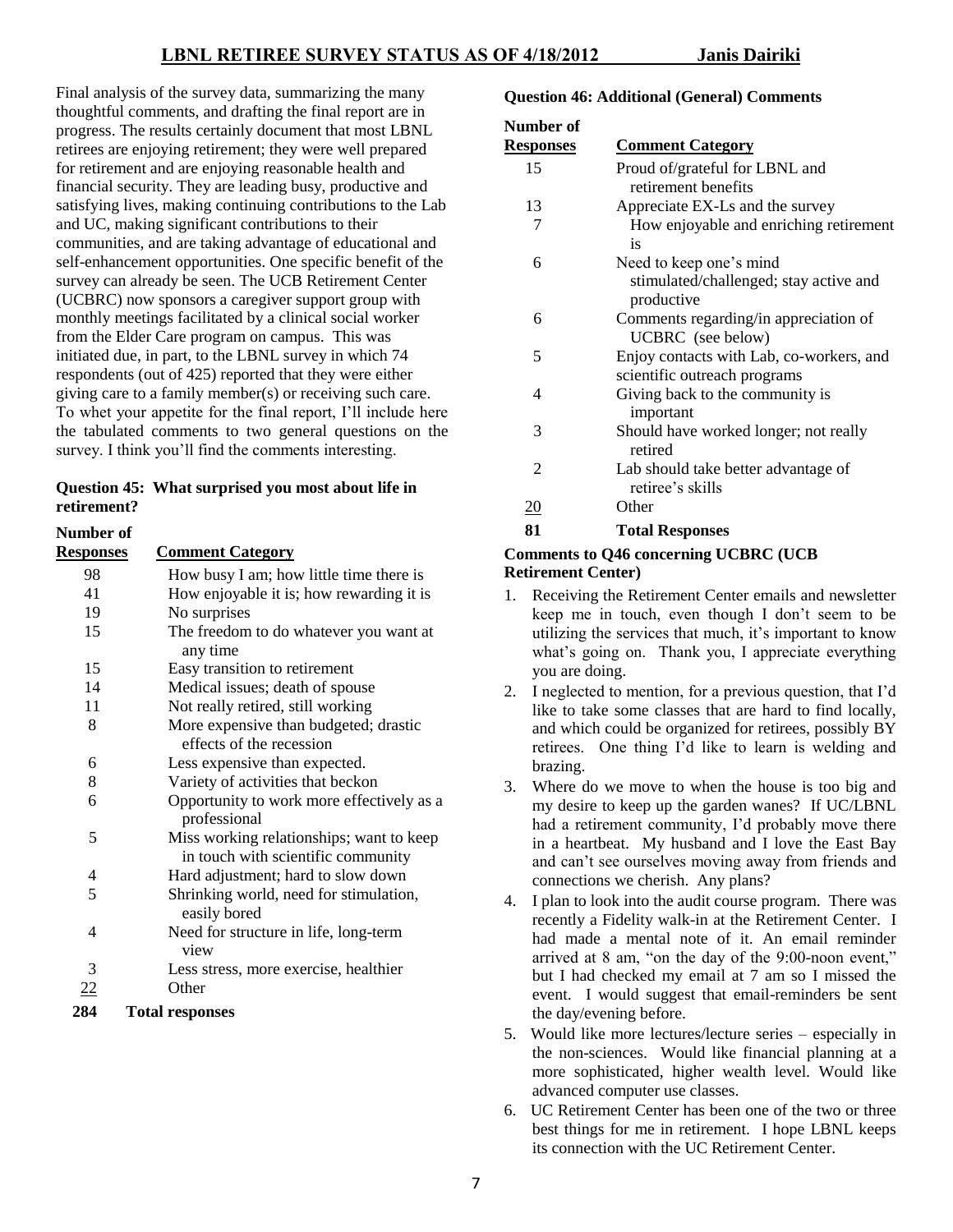## **EX-LS MAY 17, 2012 SPEAKER FOR MAY LUNCHEON William Jagust, M.D. TOPIC: Amyloid, Aging and Alzheimer's Disease**

Topic: Alzheimer's disease (AD) is an increasingly important factor for our aging population where experts estimate that 5.1 million Americans have AD. Unless AD can be treated or prevented, the number of people with the disease will increase dramatically since the disease is age related and the U.S. population is aging. The number of afflicted people is expected to double for every 5 year interval after age 65. Extensive research into its causes and possible prevention or cure are currently underway. Among the many hypotheses regarding its causes are the accumulation of plaques in the brain made up of aggregates of a protein known as amyloid beta (Aβ) and/or the accumulation of protein tangles in neuronal cells, the protein in this case is known as tau protein. The accumulation of either of these proteins in the brain can lead to cognitive dysfunction. The amyloid hypothesis of Alzheimer's disease continues to be the leading, although controversial, theory of disease causation. This hypothesis holds that deposition of Aβ initiates a chain of events that leads to neurodegeneration, loss of neuronal cells in the brain and ultimately dementia. We can now evaluate many aspects of this hypothesis through the use of in vivo imaging with amyloid-PET which measures metabolic activity, or lack of it, in the brain thus providing information on localization and extent of Aβ plaque formation. This talk will examine how amyloid-PET imaging has informed our thinking about AD by exploring several specific questions. The first is an examination of normal aging, asking whether healthy older people with evidence of substantial Aβ deposition are destined to develop AD and if not, how is it avoided? A second question involves an examination of how amyloid imaging has changed our conceptualization of the cause and progression of AD. Finally, the talk will explore how these insights are useful for developing therapeutic approaches to AD.

#### Biosketch:

Dr. Jagust received his bachelor's degree from Reed College in Portland, OR. He received his M.D. degree from State University of New York at Stony Brook School of Medicine (1978). Dr. Jagust carried out a residency in Neurology at Boston University Affiliated Hospitals after which he joined Dr. Thomas Budinger's Lab at LBNL as a postdoctoral fellow in Functional

#### Imaging (1983-1986):

In 1987 he became an Associate Faculty Medical Scientist at the Center for Functional Imaging at LBNL while holding a faculty position at UC Davis. He was Director of the Alzheimer's Disease Center at UC Davis from 1991 – 2004 and was Chair of the Department of Neurology at UCD from 1998-2004. In 2004 he joined the School of Public Health and Neuroscience UC Berkeley where he is currently Professor and Head of the Division of Community Health and Human Development. He continues his association with LBNL as Faculty Senior Scientist.

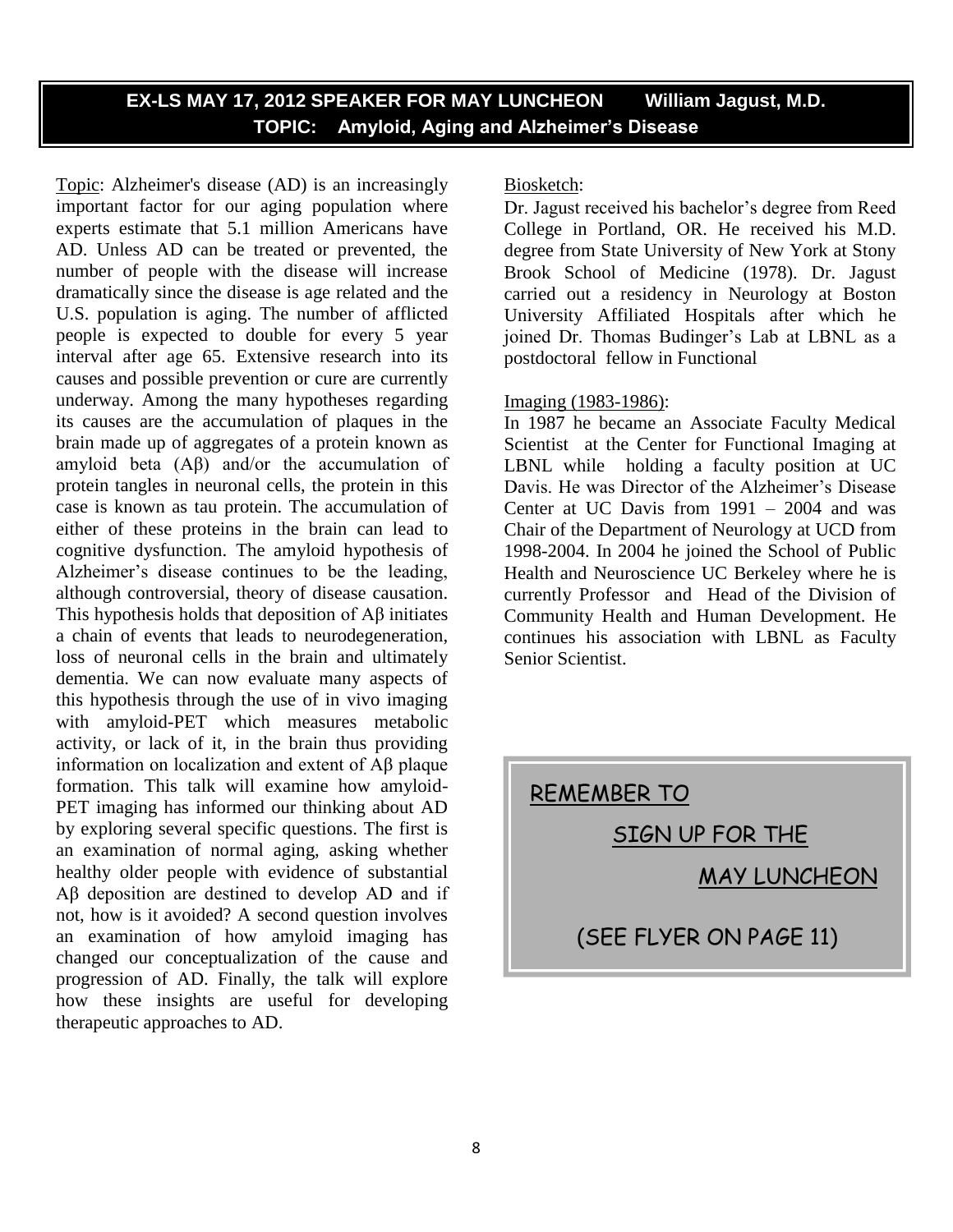

#### **Retirement Center Update**

In its  $15<sup>th</sup>$  year of service, the UC Berkeley Retirement Center and the retiree associations strive to transform retirement by focusing on programs and services that contribute to the well-being and creativity of our retired faculty and staff and that support the UC community. Thanks to the Lawrence Berkeley National Laboratory's contract with the Center for services to Lab retirees, we can offer meaningful and useful programs and services for Lab retirees.

#### **"Passion and Purpose: Transforming Retirement" -- Retiree Conference – May 24,**

The conference is designed to offer retirees advice and resources on important aspects of the "retirement" phase of life. Professor Robert B. Reich, the Chancellor's Professor of Public Policy at the Goldman School of Public Policy, will provide a special keynote address, "The Baby Boom Bomb." Professor Arthur P. Shimamura, Department of Psychology will present a plenary session on "Human Memory, Aging and the Brain or Where Did I Put Those Keys?" In addition to two plenary sessions, there will be workshops on financial and legal planning, health, volunteer/employment opportunities, lifelong learning, and the journey of aging. *Watch your mail for a registration packet arriving soon. Space is limited for the conference so timely registrations are encouraged.* 

## **15th Anniversary**

On October 11 of this year, the Center will celebrate its  $15<sup>th</sup>$  year of service to retirees with a reception, dinner and an address by Stanley Pruisner, MD, Professor of Neurology at UCSF and Nobel Laureate on the latest advances in aging research and the implications for daily living. President Yudof and Chancellor Birgeneau have added their names to the Honorary Committee for the event. Retired faculty, staff and Center staff have formed a committee to plan this event. More information will be forthcoming this summer.

### **Annual Summer Picnic**

After a successful launch last summer with over 100 retirees, the Center will again host a summer picnic for retirees, partners and friends in Tilden Park. Good food raffles and prizes, music and games will highlight the

afternoon get together. The tentative date is Thursday, July 26. Mark your calendar now. More information will be in the Center's summer newsletter which you will receive in early June.

#### **Summer Series for Caregivers**

In collaboration with campus Elder Care program, four caregiver sessions will be offered this summer: Caregiver Challenges sessions  $1&2$  on July  $11<sup>th</sup>$  and  $18<sup>th</sup>$ , Caregiver Stress on July  $25<sup>th</sup>$ , and Caregiver Grief on Aug.  $1<sup>st</sup>$  register for these free sessions by calling 510-643-7754 and identify you as a retiree.

#### **[Fidelity Investment Drop-In Sessions:](http://thecenter.berkeley.edu/fiscal.shtml) Tuesday, June 12, 9:00 am to Noon, and Thursday, July 19, 1 pm-4 pm**.

Stop by the Retirement Center, 1925 Walnut Street, and ask a Fidelity Retirement Services counselor general questions about the UC Retirement Savings Program. Registration not required.

Fidelity Building a Portfolio for Any Weather: Tuesday, June 26, 2:30 pm-4:00 pm.

This class explains the role of asset allocation and diversification when you are choosing investments for your UC Retirement Savings Program accounts. After the class, you should be able to recognize the characteristics of the three asset classes, identify an appropriate target asset mix based on your situation, and understand how and when to adjust your mix, annd help you stay informed about the factors affecting recent market performance. Advance registration required; contact [ucbrc@berkeley.edu](mailto:ucbrc@berkeley.edu) or 510-642-5461 to register.

#### **Cal Connections and Retiree ID card:**

Take advantage of the numerous discounts with Cal programs and services with your retiree ID card. - [http://thecenter.berkeley.edu/connect.shtml#id.](http://thecenter.berkeley.edu/connect.shtml#id) The free ID card can be obtained from the Center in person or by phone, mail or email.

You are always welcome in our offices. We are conveniently located at 1925 Walnut in Berkeley.

Be well! Patrick Cullinane, Director UCB Retirement Center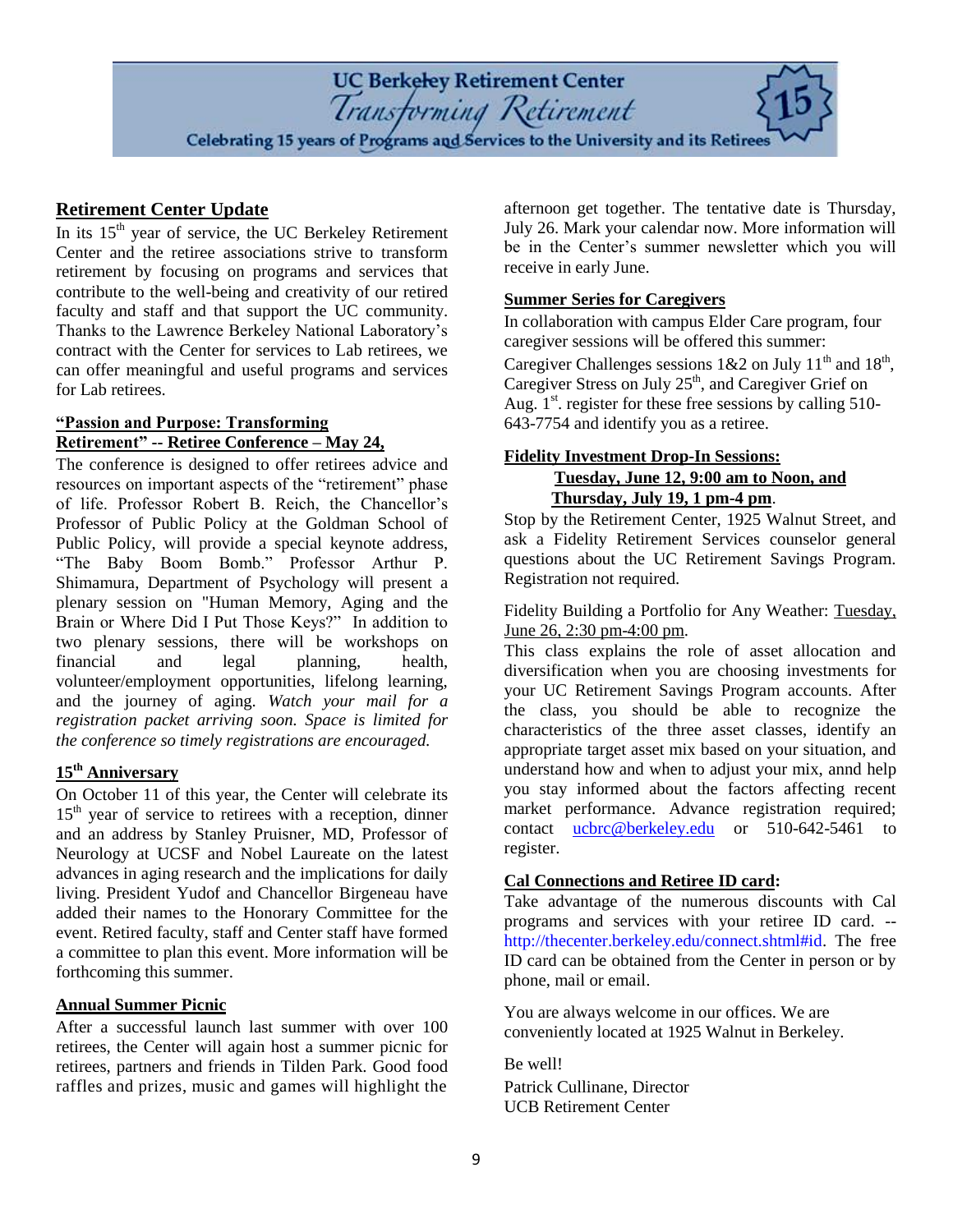

### **LAWRENCE BERKELEY NATIONAL LABORATORY HEALTH CARE FACILITATOR (HCF) PROGRAM INVITES YOU TO ATTEND …**

 **WHAT: 8th Annual Wellness Fair**

 **WHEN: Thursday, June 7th, 2012 11:30 a.m. – 1:30 p.m.**

#### **WHERE: Building 54, Cafeteria Lawn Area**

The HCF Program is designed to expand health plan customer service to members who are experiencing difficulty dealing with their health care providers in the areas of care access, administrative, benefits coverage, and consumer education issues. The purpose of the Wellness Fair is to bring health care representatives and other organizations on-site so employees can pick up information or discuss health plans. Also, various LBNL clubs (who promote exercise and dance activities) are represented to encourage employees and retirees to join their group. EX-Ls and UCBRC will again have a booth at this year's event.

Some of the health care companies and other vendors represented will be: Delta Dental, Health Net, Kaiser, Care Services, United Behavioral Health, Liberty Mutual, Fidelity, Patelco, Prudential, California Causality and Costco.

For more about the Lab's Health Care Facilitator Program go to: lbl.gov/Workplace/HumanResources/ html/Benefits/ HCF/

Last year's event photos can be seen on our photo web site: http://picasaweb.com/EXLpics.

| Ted Akulian                       | Polly Fleischer                                                    | John and Barbara Lax       | Lionel Schour              |
|-----------------------------------|--------------------------------------------------------------------|----------------------------|----------------------------|
| <b>Richard Baker</b>              | <b>Trudy Forte</b>                                                 | Rita Mclean                | <b>Esther Schroeder</b>    |
| Winifred Baker                    | Donald and Jean Foster                                             | Doug McWiliams             | Starr Schulman             |
| Paul Banchero                     | Regine Goth-Goldstein                                              | <b>Bob Miller</b>          | <b>Andy Sessler</b>        |
| Tom and Marcia Beales             | Donald and Becky Grether                                           | Ken Mirk                   | Rich Sextro                |
| <b>Edward and Mildred Bennett</b> | Connie Grondona                                                    | Marty Morimoto             | Brenda Shank               |
| Gene and Myrna Binnall            | James Haley                                                        | Robert Mortibo             | Ben Shuey                  |
| Igor Blake                        | Jun Hamamoto                                                       | Rolf Muller                | <b>Betsy Smith</b>         |
| Kay Bristol                       | Thomas Henderson                                                   | <b>Torleif Myhrer</b>      | Karen Springsteen          |
| Jerry Bucher                      | <b>Annette Hoye</b>                                                | <b>Fred Perry</b>          | Frank and Agnes Stephens   |
| Eleanor Dahl                      | Joe Jaklevic                                                       | <b>Terry Powell</b>        | Dave and Sally Stevens     |
| Diane D'Aoust                     | Vicky Jared                                                        | <b>Patti Powers-Risius</b> | Suzanne Stroh              |
| Janis and Ned Dairiki             | Kathy Jarrett                                                      | Paul Salz                  | Irma Vogel                 |
| Andy DuBois                       | Matt Kotowski                                                      | Summer Scanlan             | Louise Vogelsberg          |
| Tom and Ione Elioff               | Richard LaPierre                                                   | Robert Schmieder           | Ron Yourd                  |
|                                   |                                                                    |                            | Guest Speaker: Robert Ryan |
|                                   | Raffle Winners: Jun Hamamoto, Betsy Smith and Marie-Agnes Stephens |                            |                            |

## **EX-Ls 02-16-12 Lunch Attendees – Spenger's Fish Grotto**